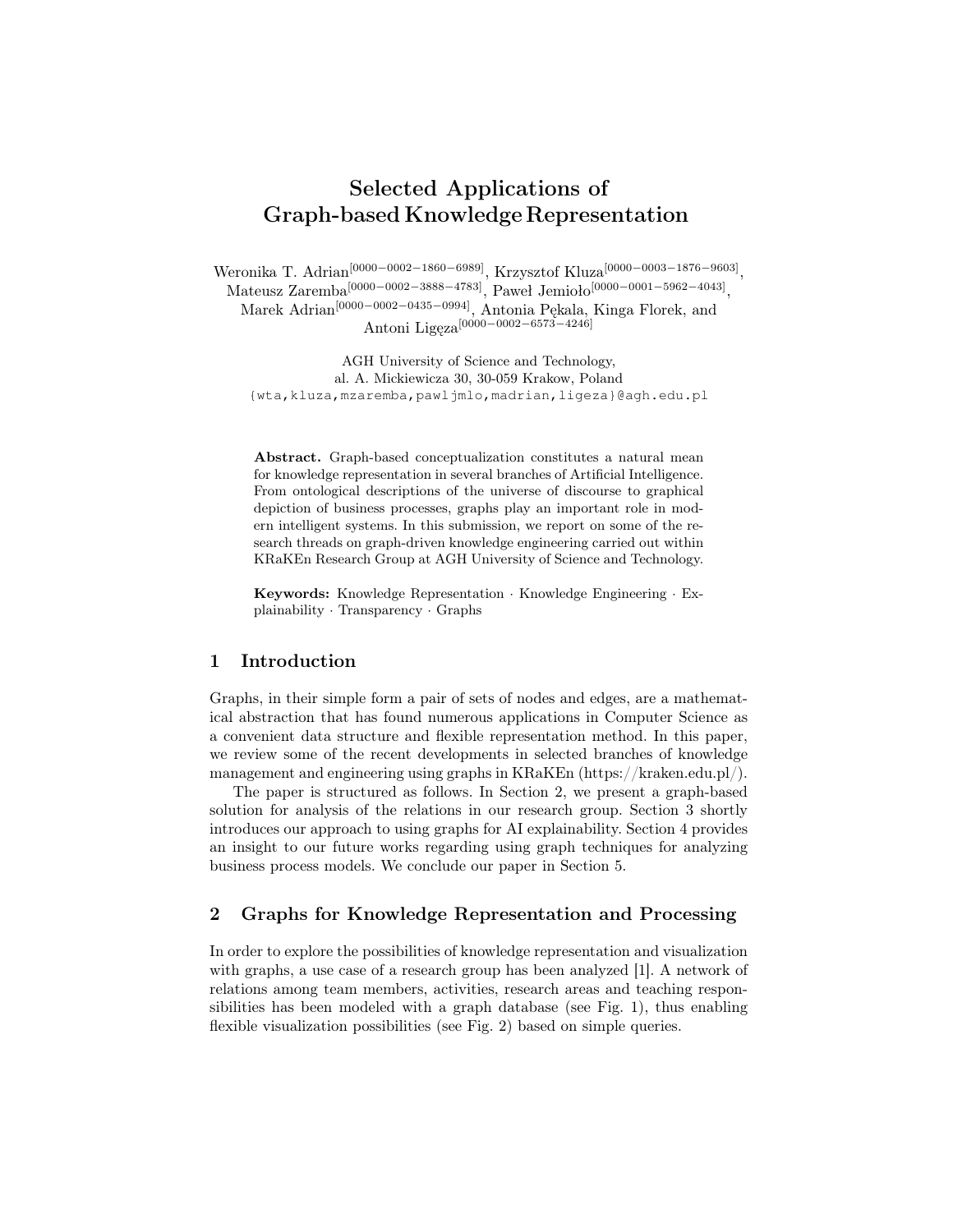W. T. Adrian et al. 173



Fig. 1. Graph-based knowledge representation about the research team.



Fig. 2. View of a publication with links to its authors, metadata etc.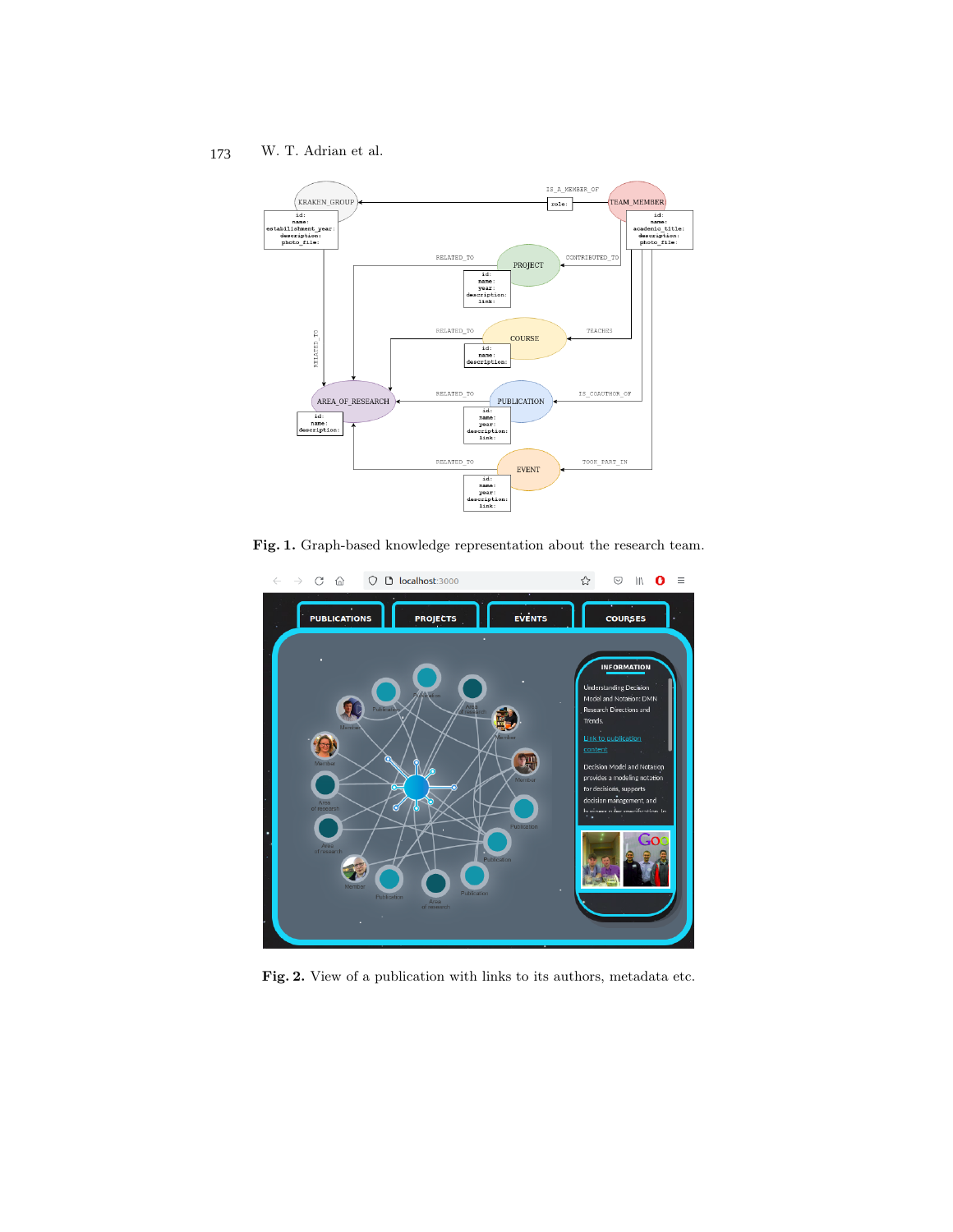Selected Applications ofGraph-based Knowledge Representation

Possibilities of using graph-oriented knowledge has also been explored within the context of recommendation systems [2]. Both knowledge-based recommenders as well as content-based filtering systems can be conveniently designed and implemented when knowledge is modelled with graphs. In fact, recommendations can extensively use simple queries enriched with some similarity calculations.

```
MATCH (r:Resort)
WITH COLLECT({resort: r, score: 0}) AS resorts
MATCH (r:Resort)-[a:ACCOMMODATION]-(:Accommodation)
WHERE a.halfBoard \leq 1000 OR a.fullBoard \leq 1000
WITH DISTINCT r AS r, resorts, 4.0 AS s
WITH resorts + COLLECT({resort: r, score: s}) AS resorts
MATCH (r:Resort)-[:WINE_AND_DINE]-(w:WineAndDine)
WHERE w.type IN ["Underwater Restaurant", "Bar"]
WITH r, resorts, COUNT(w) * 5.0 / 2 AS s
WITH resorts + COLLECT({resort: r, score: s}) AS resorts
UNWIND resorts AS record
RETURN record.resort AS r, sum(record.score) / (4.0+5.0) * 100
AS score
ORDER BY score DESC
```
## 3 Graphs for Explainability

Despite providing high performance, deep learning techniques are often perceived as complicated and untrustworthy. To mitigate this issue, the domain of explainability and interpretability arouse. Its goal is to generate outputs along with explanations, which are understandable for experts and lay people.

Witch several methods existing, none of them utilised graphs. In [3], we propose a novel approach for explainable systems, which incorporates knowledge graphs for presentation of results. A node in such a graph stays for influence of a given feature and the thickness of its edge depicts importance of a specific connection. The use of graphs allows for highlighting two variables and their interactions.

## 4 Graphs for Business Process Analysis

Models of business processes provide knowledge representation that helps organizations visualize and optimize their processes, allowing them to achieve their business goals more effectively. Such models can be represented using various notations [4, 5]. Process model discovery is a group of popular methods for knowledge acquisition under the broad umbrella of process mining solutions [6]. Such mining techniques can generate models from the event logs without any a priori knowledge about the process.